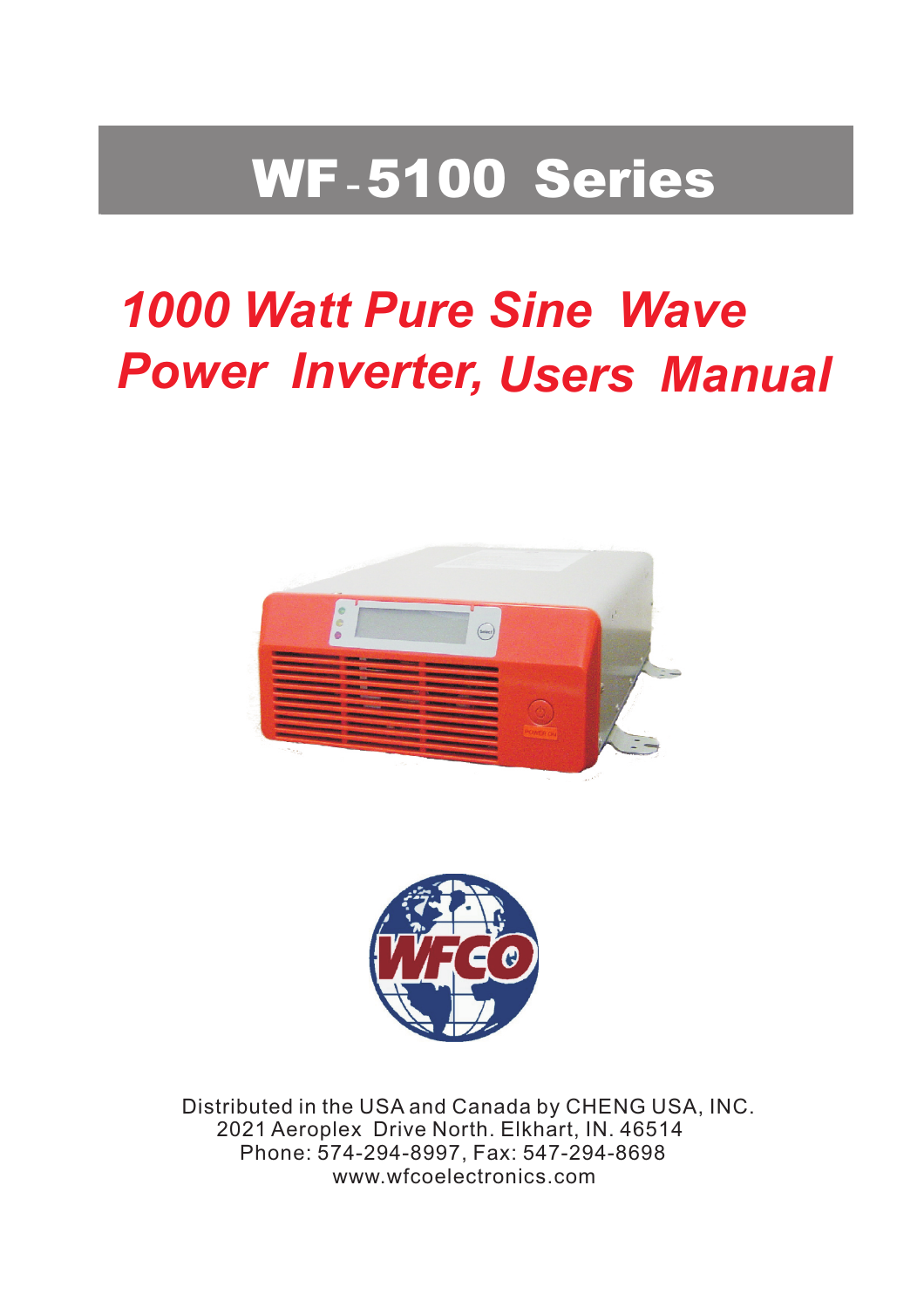# **1**. **Important Safety Instructions**



## **WARNING** !

 be sure to read these safety instructions. Before you install and use Your WF-5100 series Inverter,

### **1**-**1**. **General Safety Precautions**

- 1-1-1. Do not expose the WF-5100 series inverter to rain,snow,spray,bilge or dust.To reduce risk of hazard, do not cover or obstruct the ventilation openings. Do not install the WF-5100 series Inverter in a zero-clearance compartment. Overheating may result.
- 1-1-2. To avoid a risk of fire and electric shock.Make sure that existing wiring is in good electrical condition; and that wire size is not under sized.Do not operate the WF-5100 series inverter with damaged or substandard wiring.
- 1-1-3. This equipment contains components which can produce arcs or sparks.To prevent fire or explosion do not install in compartments containing batteries or flammable materials or in locations which require ignition protected equipment.This includes any space containing generator, fuel tanks, or joints, fittings, or other connection between components of the fuel system.

#### **1**-**2**. **Precautions When Working with Batteries**

- 1-2-1. If battery acid contacts skin or clothing, wash immediately with soap and water. If acid enters eye, immediately flood eye with running cold water for at least 20 minutes and get medical attention immediately.
- 1-2-2. Never smoke or allow a spark or flame in vicinity of battery.
- 1-2-3. Do not drop a metal tool on the battery. The resulting spark or short-circuit on the battery or other electrical part may cause an explosion.
- 1-2-4. Remove personal metal items such as rings, bracelets, necklaces, and watches when working with a lead-acid battery. A lead-acid battery produces a short-circuit current high enough to weld a ring or the like to metal, causing a severe burn.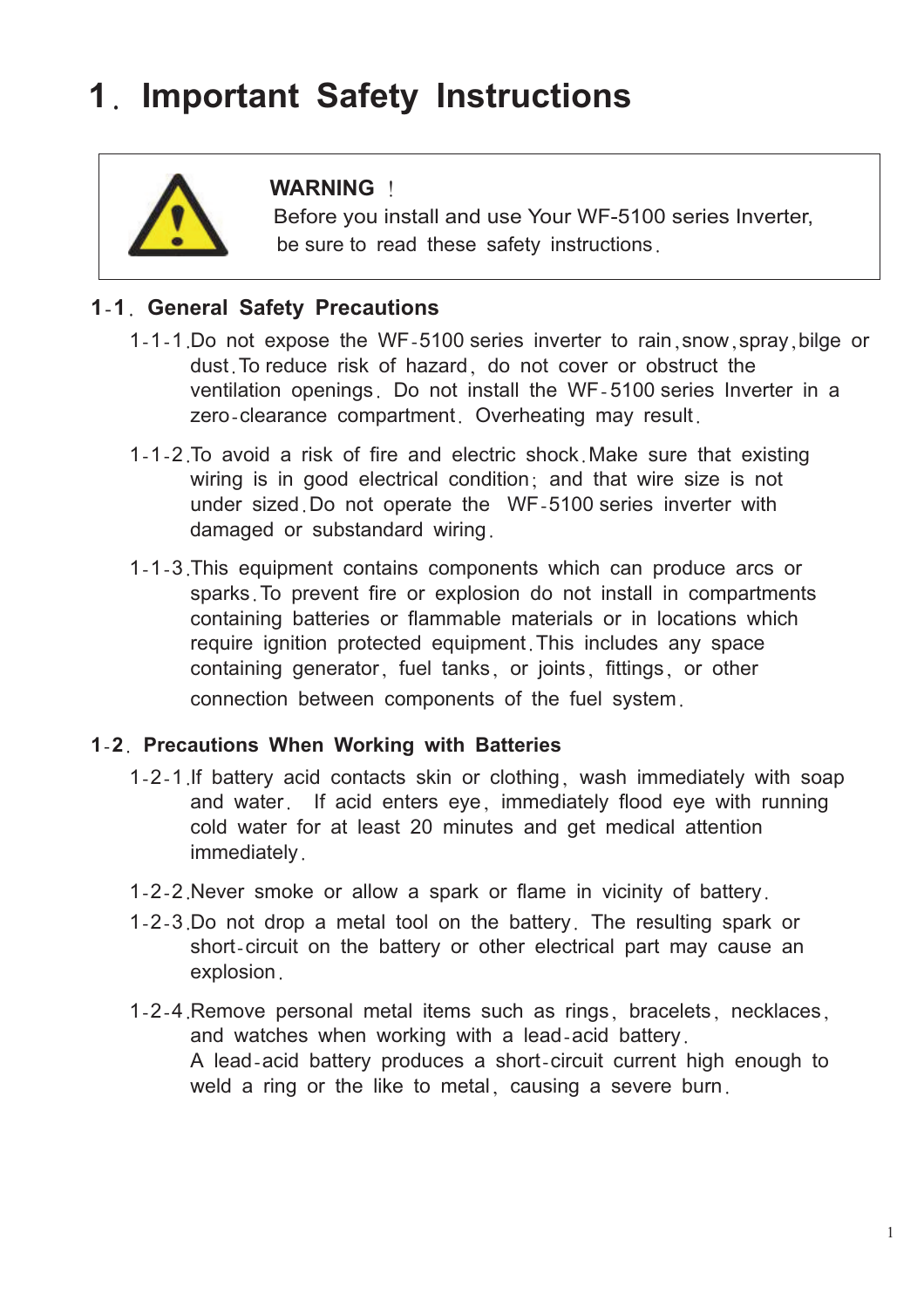# **2**. **Functional Characteristics**

# **2**-**1**. **General Information**

The WF-5100 Series is a stand alone power inverter with AC run through and is suitable for use in RV, Marine and other applications where clean 115Vac voltage is required.

As long as 115Vac utility power is applied to the inverter,115Vac flow through the inverter to appliances. Should 115Vac utility power be cut off, the inverter automatically switches itself to the invert mode providing clean 115Vac. Once the 115Vac utility power is reapplied the inverter switches itself back to the run through mode. **Note:** Battery must be in place for run through function to work.

The WF-5100 Series Inverter is available with 12Vdc input (WF-5110H, WF-5110G) or 24Vdc input (WF-5120H, WF-5120G). Both have 115Vac 60Hz output.

The WF-5100 Series Inverter is also available in two different versions of output wiring:

Model: WF-5110H and WF-5120H are hard wired outputs.

**Please read all instructions and cautionary marking on this manual before using WF**-**5100 series Inverter**. Model: WF-5110G and WF-5120G have GFCI Receptacles for outputs. This provides a safe and easy way to plug appliances directly into the inverter.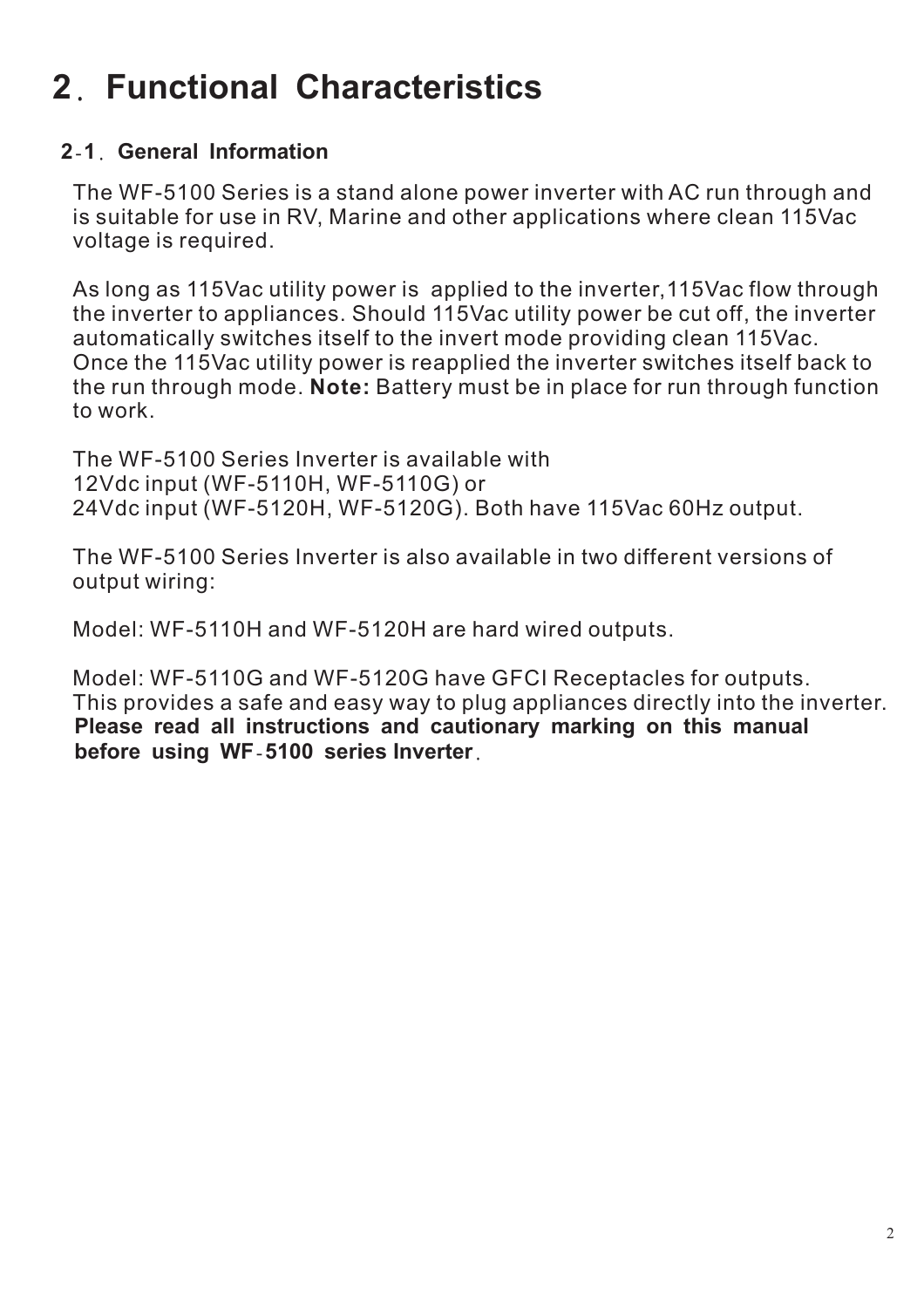# **2**-**2**. **Features**

## *Product*:

- 1000 Watt continuous output for electronic appliances
- **Pure sine wave output (THD**  $\lt 3\%$ **) to operate higher-end electronic Equipments.**
- Built in 2 milliseconds transfer time. This allows the transfer from utility power to invert power to be interruption free, protecting sensitive equipment.
- Built in advance microprocessor to make friendly interface with user.
- Dual AC GFCI outlets or hard wire AC connection model options.
- **LCD** display with all operation status
- **UL 458 approval and FCC class B.**

### *Protection*:

- **Battery over voltage and under voltage protections.**
- Over temperature protection.
- Over load protection
- Short Circuit protection
- Ground fault protection by GFCI receptacle.
- **Reverse polarity protection**.
- AC Output Fuse(15A/600VAC)For Over-Current Protection.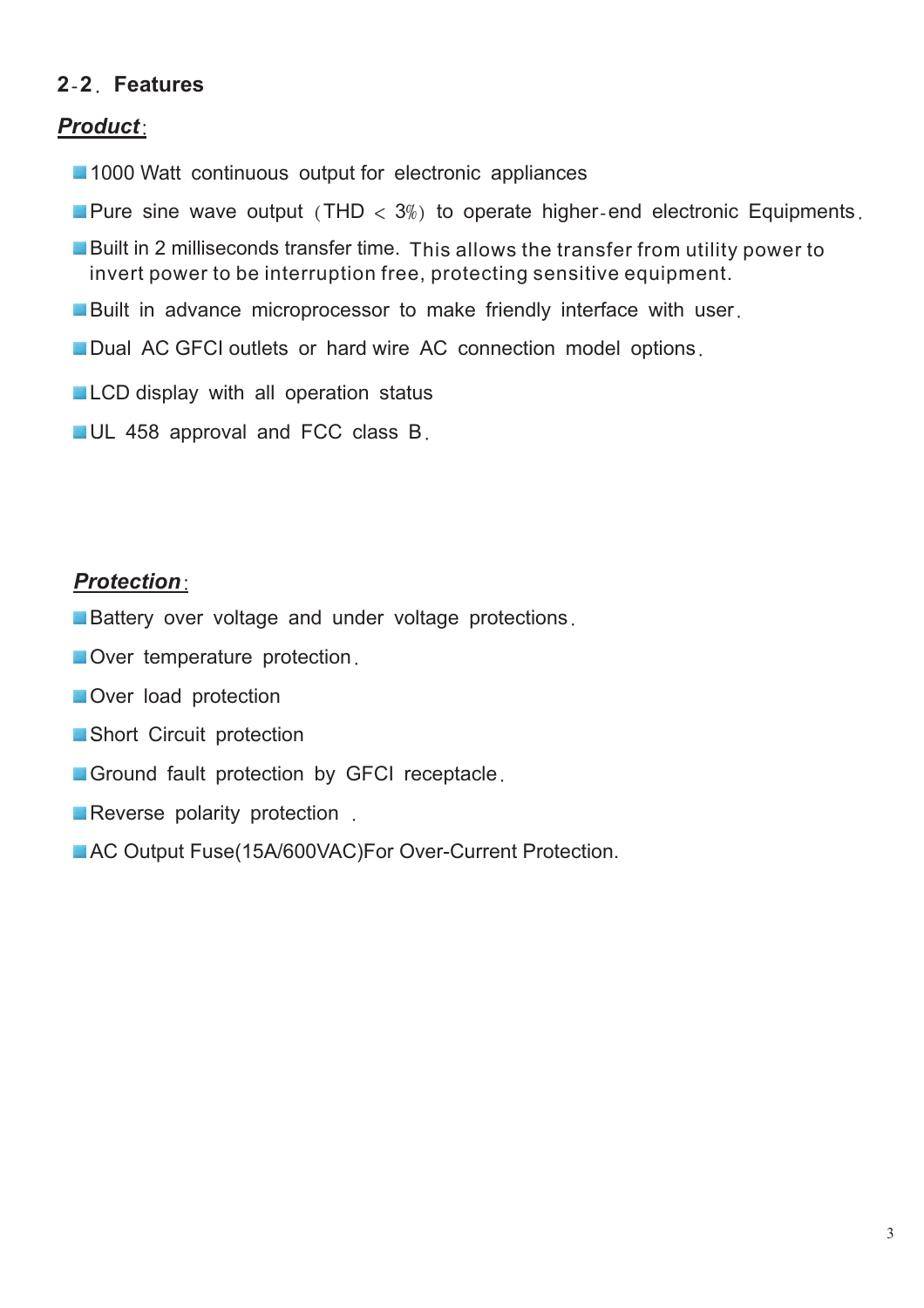### **2**-**3**. **Electrical Performance**

|                               |                                                                                                                           | Model No.               |  |
|-------------------------------|---------------------------------------------------------------------------------------------------------------------------|-------------------------|--|
| Item                          | WF-5110H.WF-5110G                                                                                                         | WF-5120H.WF-5120G       |  |
| Continuous Output Power       | 1000W                                                                                                                     |                         |  |
| <b>Crest Factor</b>           | 3:1                                                                                                                       |                         |  |
| DC Input Voltage              | 12V                                                                                                                       | 24V                     |  |
| Output Voltage / Frequency    | 115Vac                                                                                                                    |                         |  |
|                               | 60Hz +/- $0.05%$                                                                                                          |                         |  |
| Efficiency (full load)        | $>80\%$                                                                                                                   | $>80\%$                 |  |
| Output Waveform               | Pure Sine Wave $(THD < 3\%)$                                                                                              |                         |  |
| Input Voltage Regulation      | $10 - 15$<br><b>VDC</b>                                                                                                   | $20 - 30$<br><b>VDC</b> |  |
| <b>Battery Back Up Status</b> | <b>Yellow LED</b>                                                                                                         |                         |  |
| <b>AC Input Status</b>        | Green LED                                                                                                                 |                         |  |
| <b>Inverter Failure</b>       | Red LED                                                                                                                   |                         |  |
| Protection                    | Overload, Short Circuit, Reverse Polarity (Fuse),<br>Over/Under Input Voltage, Over Temperature.<br>AC Output Fuse, GFCI. |                         |  |
| <b>AC Output Fuse</b>         | 15Amp                                                                                                                     |                         |  |
| Transfer switch               | 8.5Amp                                                                                                                    |                         |  |
| <b>Transfer Time</b>          | <20 milliseconds                                                                                                          |                         |  |
| Safety                        | <b>UL458</b>                                                                                                              |                         |  |
| <b>EMC</b>                    | FCC Class B                                                                                                               |                         |  |
| Operating Temperature Range   | 0 - 40 Degree C                                                                                                           |                         |  |
| Storage Temperature Range     | -30 to 70 Degree C                                                                                                        |                         |  |
| Cooling                       | Loading controlled cooling fan                                                                                            |                         |  |
| <b>Dimensions</b>             | 13.228 (L) x 8.74 (W) x 3.965 (H) lnch                                                                                    |                         |  |
| Weight                        | 11.5 LBS                                                                                                                  |                         |  |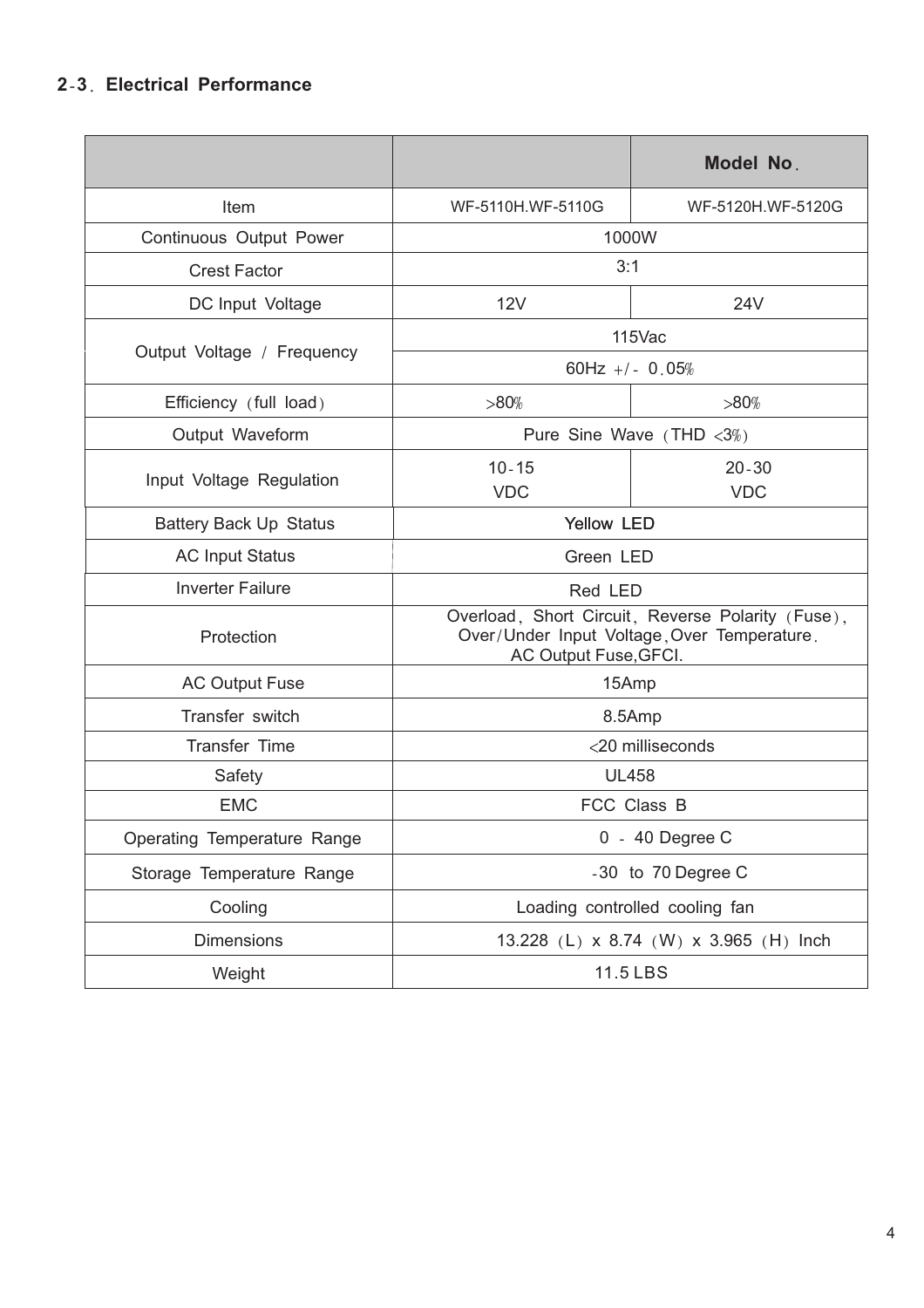# **3**. **Basically Descriptions**

**3**-**1***Mechanical drawings*



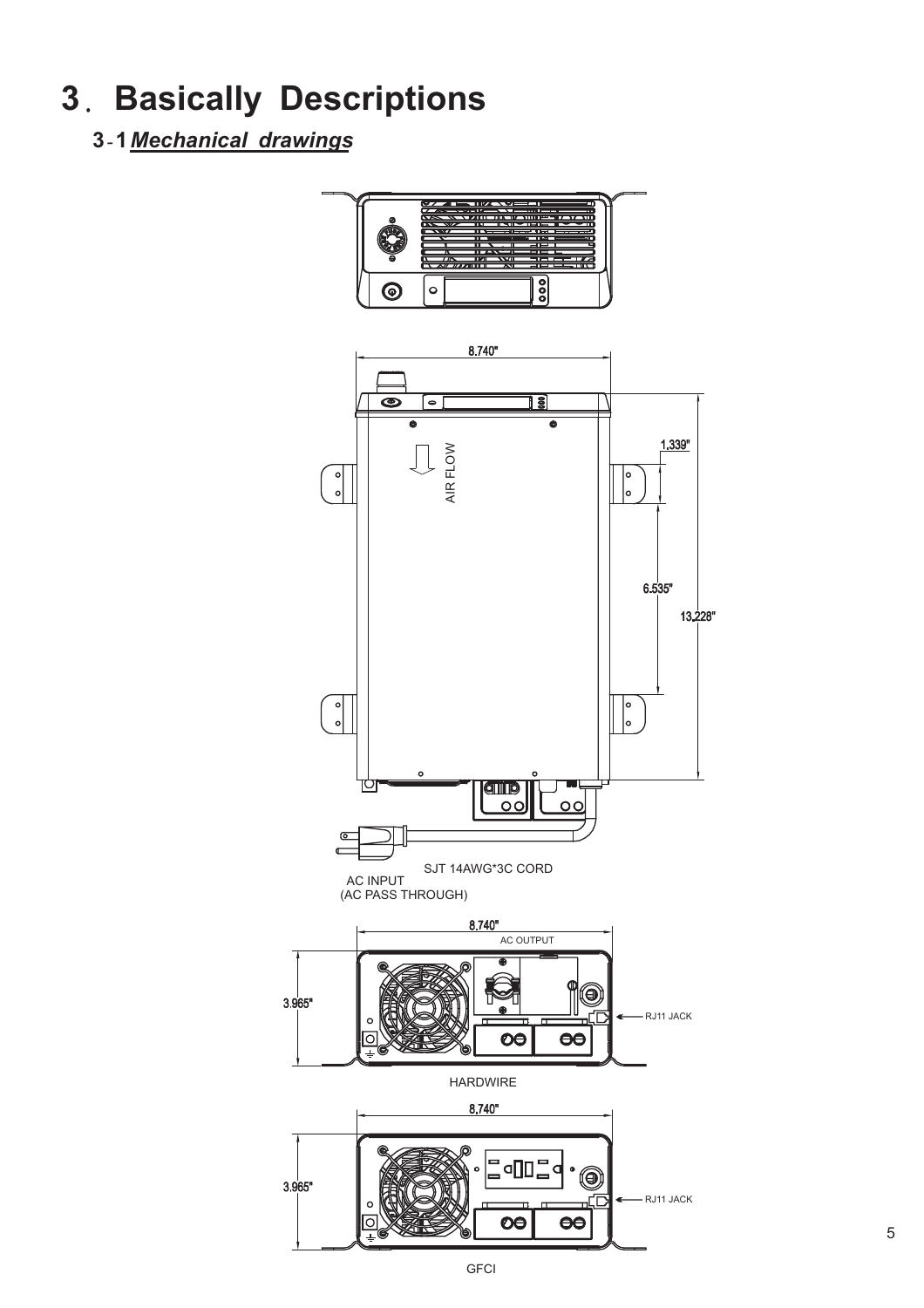# **3**-**2***The Rear panel interface*



### 3-2-1. **AC Output Fuse:**

**Fuse Information:** Manufacturer: LITTELFUSE INC Model Number: KLDR15 Fuse Size: 10.3\*38.1mm, Rating: 15A/600VAC

CAUTION: Do Not Remove Covers. Refer Servicing To Qualified Personnel. For Continued Fire Protection Replace Only With Specified Type And Rate Fuse. Turns Off The Power Switch Before Replacing Fuse.

- 3-2-2 .Remote port: Connect RJ-11 wiring with remote control unit.
- 3-2-3. Battery terminals: Connect 12V/24V batteries or other 12V/24V power sources.
- 3-2-4. Connect chassis ground terminal to earth.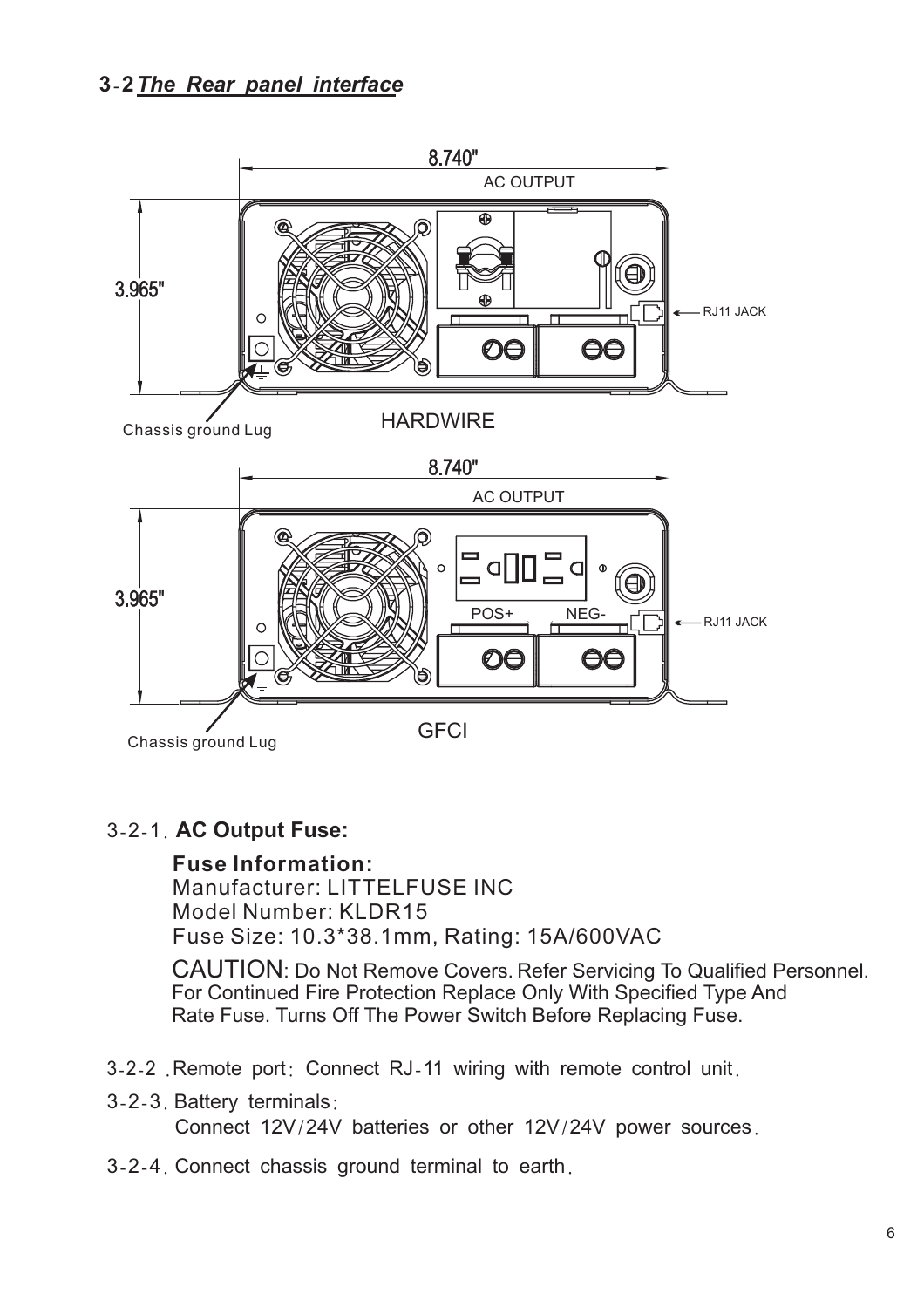# **3**-**3***The Front panel interface*



3-3-1. Ventilation:

Do not obstruct, allows at least 2 to 3 inches of clearance for airflow.

3-3-2. AC input: Pass Through Voltage Plug into AC source directly: 120Vac, 60Hz, 12 Amps Max.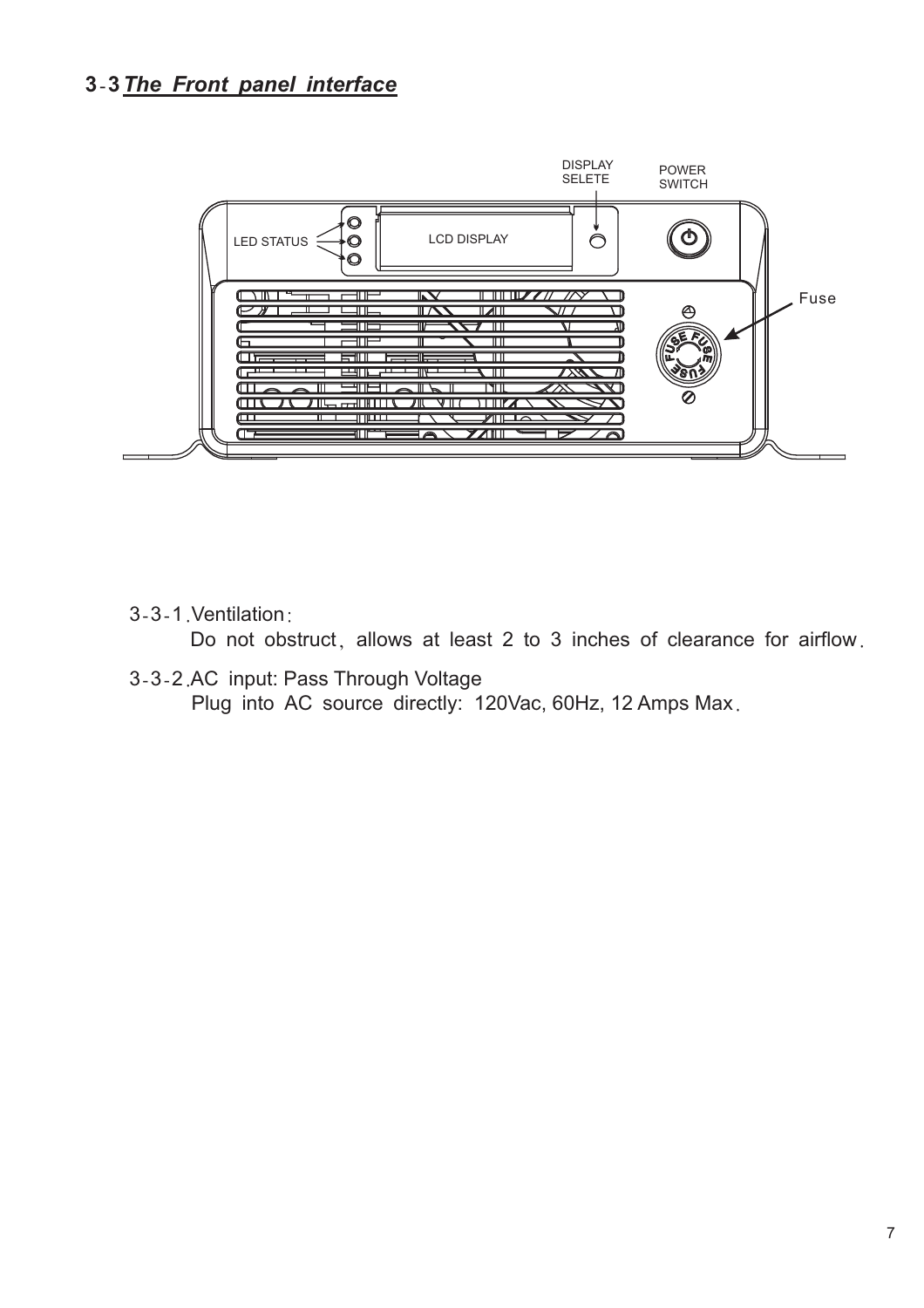# **4**. **Installation**



### **WARNING**!

 Shock Hazard. Before proceeding further, carefully check to see if the Inverter is connected to the batteries, and every electrical sources wiring is disconnected. Do not connect output terminals of the Inverter to incoming AC source.

# **4**-**1 AC Safety Grounding**:

During the AC wiring installation, AC input and output grounding are connected to the inverter. The AC input grounding must connect to the incoming grounding of your AC utility sources and the AC output grounding should go to the grounding point for your loads. (for example, a distribution panel ground bus ).

Neutral Grounding (GFCI):

The neutral conductor of the AC output circuit of the Inverter is Automatically connected to the safety ground during inverter operation. This conforms to National Electrical Code requirements that derived AC sources separately (such as inverter and generators) have their neutral conductors tied to ground in the same way that the neutral conductor from the utility is tied to ground at the AC breaker panel. For models configured with a transfer relay, while AC utility powers presenting and the Inverter is in bypass mode, this connection (neutral of the Inverter's AC output to input safety ground ) is not presented so that the utility neutral is only connected to ground at your breaker panel,as required.

### **4**-**2 Ground Fault Circuit Interrupters** (**GFCI**):

Recreational Vehicles Installations (for North American approvals) will require GFCI protection. All branch circuits connected to the AC output hard wire should be GFCI protected. Additional electrical codes may require GFCI protection of certain receptacles in residential installations.

While the pure sine wave output of the Inverter is equivalent to the waveform provided by utilities, compliance with UL standards requires us to test and recommend specific GFCI. Use only GENERAL PROTECHT GROUP INC, Type DG15 ground-fault circuit-interrupter receptacles.

Or AMERICAN ELECTRIC DEPOT INC, Type G1501

ground-fault circuit-interrupter receptacles. Other types may fail to operate properly when connected to this unit.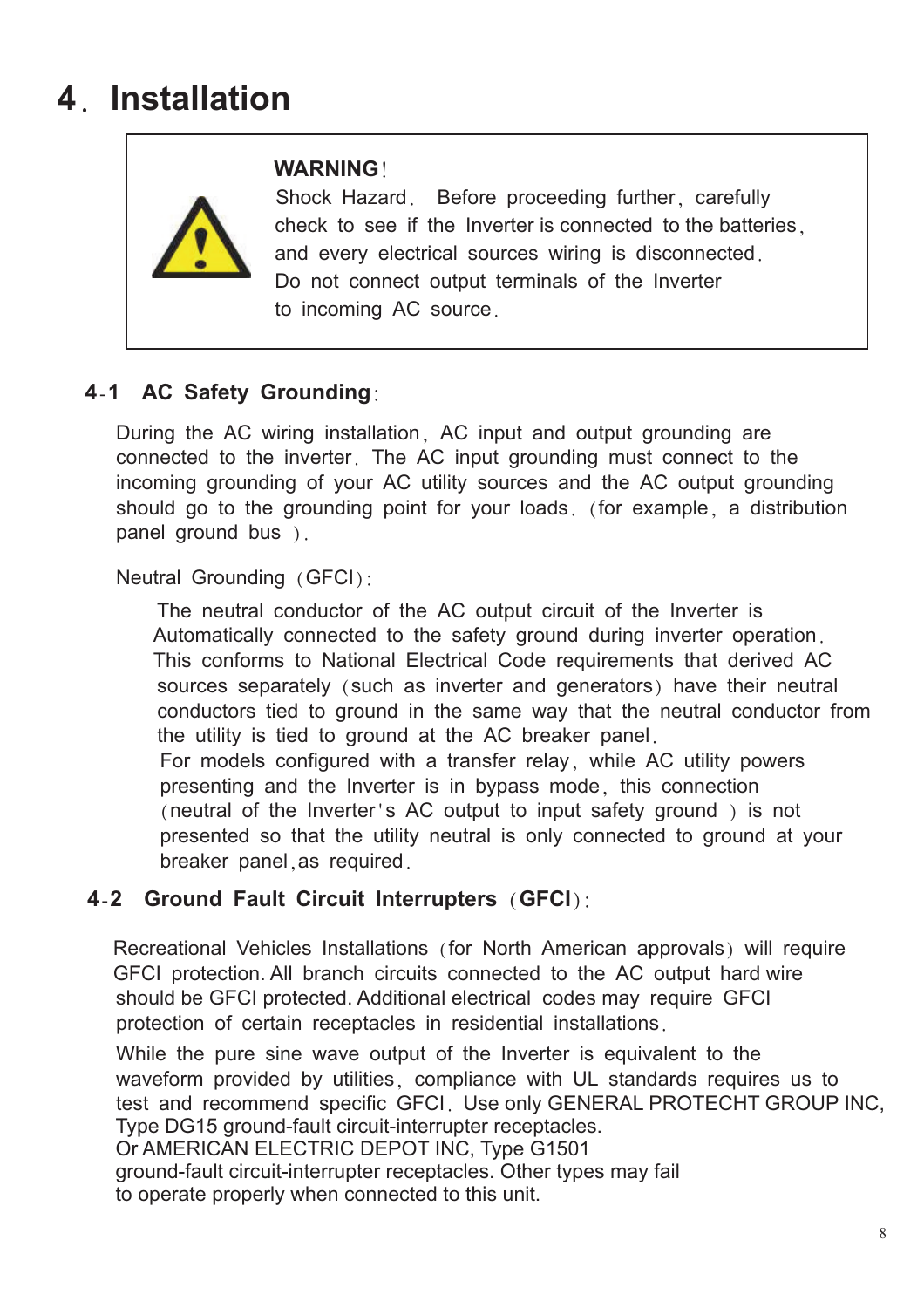#### **To make AC wiring connections**:

- 4-3-1. The AC wiring compartment is located on the front panel of the WF-5110H/WF-5120H.Remove the AC wiring compartment cover to gain access to the AC output hard-wire(pigtails leads).
- 4-3-2. Connect to the AC output wiring of the WF-5110H/WF-5120H AC output hard-wire(pigtails leads) by using wire connectors, refer to the following:

|               | <b>AC output Wiring</b> | Wire length / gauge            |
|---------------|-------------------------|--------------------------------|
| Line $(L)$    | <b>Black</b>            |                                |
| Neutral $(N)$ | White                   | Within 16 feet / $AWG# 16~18$  |
| Ground        | Green or<br>Bare copper | $16 \sim 32$ feet / AWG# 14~16 |

4-3-3. After wiring, double check and review all connections to make sure the wires are in correct position and all wires are secure.

# **4**-**4 Making DC Wiring Connections** :

Following recommendations for connections between the battery cables and the DC input terminals on the Inverter. The cables should be made of high quality copper wiring, also keep the cable length as short as possible. If cables are not of adequate gauge (too small or too long), the inverter performance will decrease. . Cables should be of adequate gauge for the length of cable being used.

Please refer to the above chart for proper cable length and gauges.

**Battery cable fusing** --- A fuse is required by the National Electrical Code (NEC) to protect the battery and cables, A UL listed DC rated slow blow fuse must be installed in positive battery cable, within 18 inches of the battery.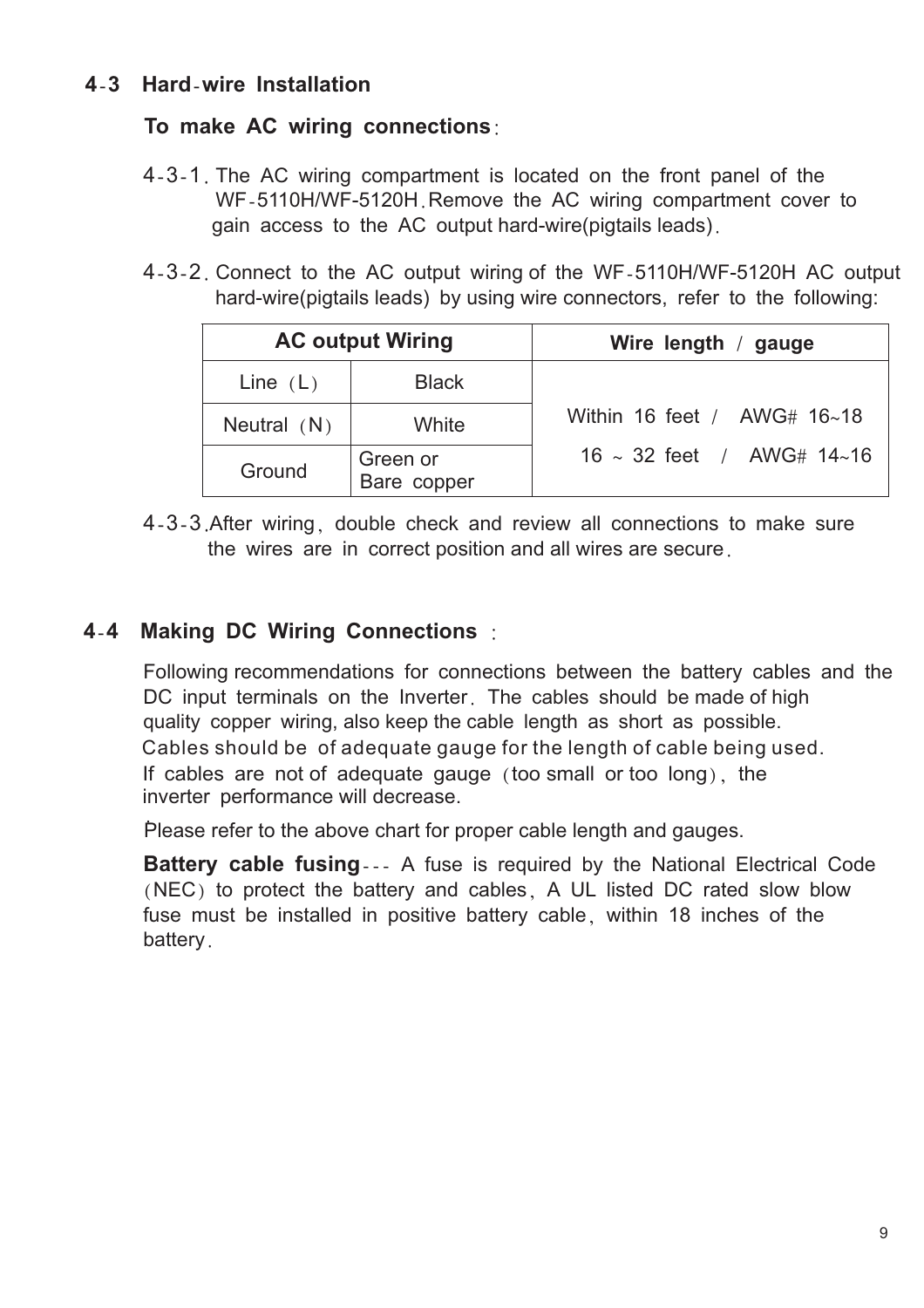| Model No       | Wire AWG | Inline Fuse |
|----------------|----------|-------------|
| WF-5110H,5110G | #4       | 100A        |
| WF-5120H,5120G | # 6      | 50A         |

WFCO recommends the following cables for an optimum inverter performance.



#### **WARNING** !

The installation of a fuse must be on positive cable. Failure to place a fuse on  $" + "cables running between the$ Inverter and battery may cause damage to the inverter and will void warranty.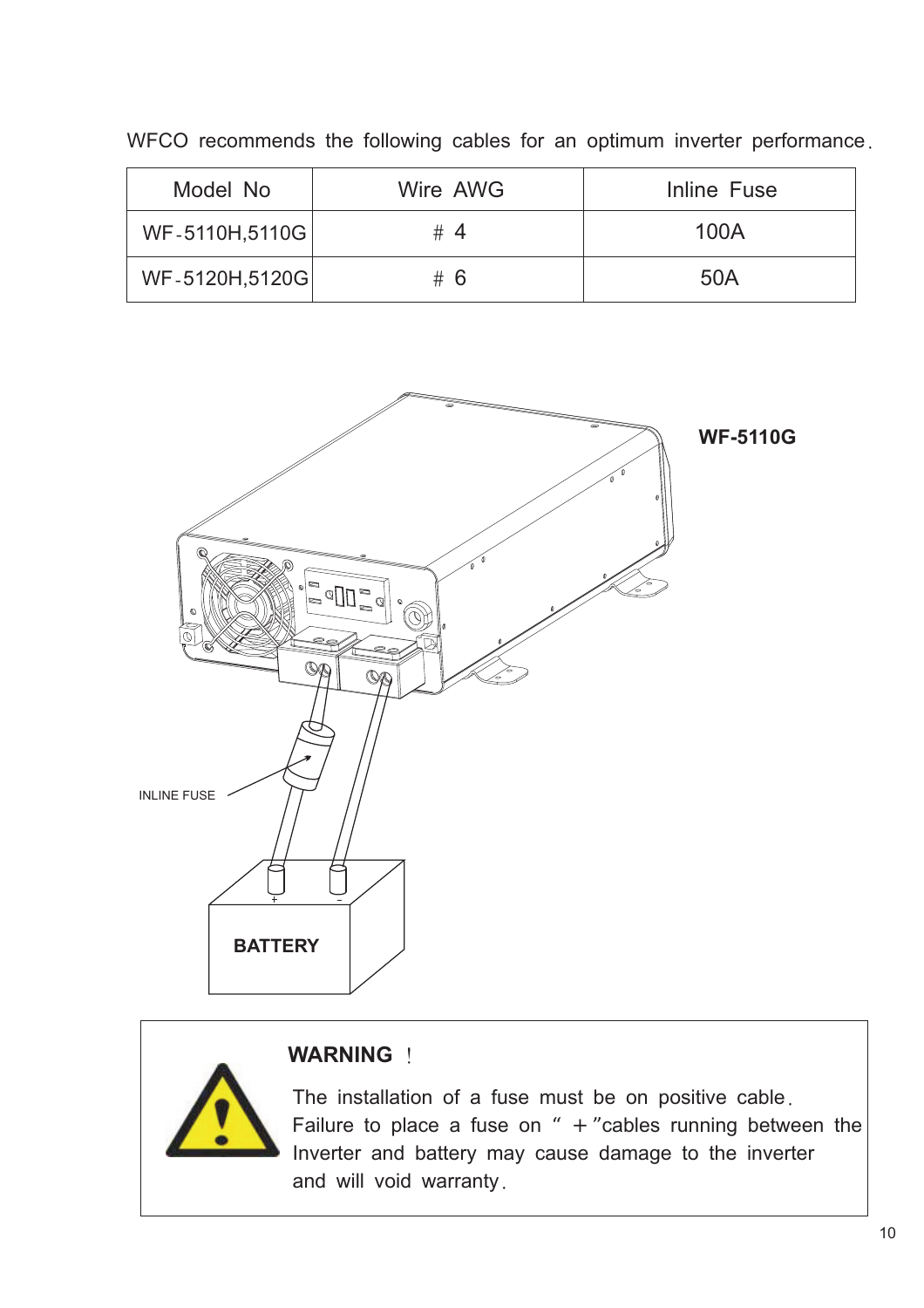# **5**. **Operation**:

To operate the WF-5100 series Inverter, turn it on by using the ON/OFF switch. The inverter is now ready to deliver AC power to your loads. If you are loading several appliances, turn them on separately after the inverter switch is on, this process is to avoid the power inverter from delivering the starting current all at once to the loads.

#### **5**-**1**. **Controls and indicators**:

The ON/OFF switch turns on/off the control circuit of the power inverter. The WF-5100 Inverter operates on input voltage ranges as follows:

**10 to 15**.**0 VDC for 12V models 20 to 30**.**0 VDC for 24V models**

**Yellow LED - indicates battery back up status. Green LED - indicates AC input status. Red LED - indicates inverter failure. LCD Display - indicates operation status.**

**Note: Inverter will not operate on AC input only. A battery must be connected to the inverter for inverter to operate.**